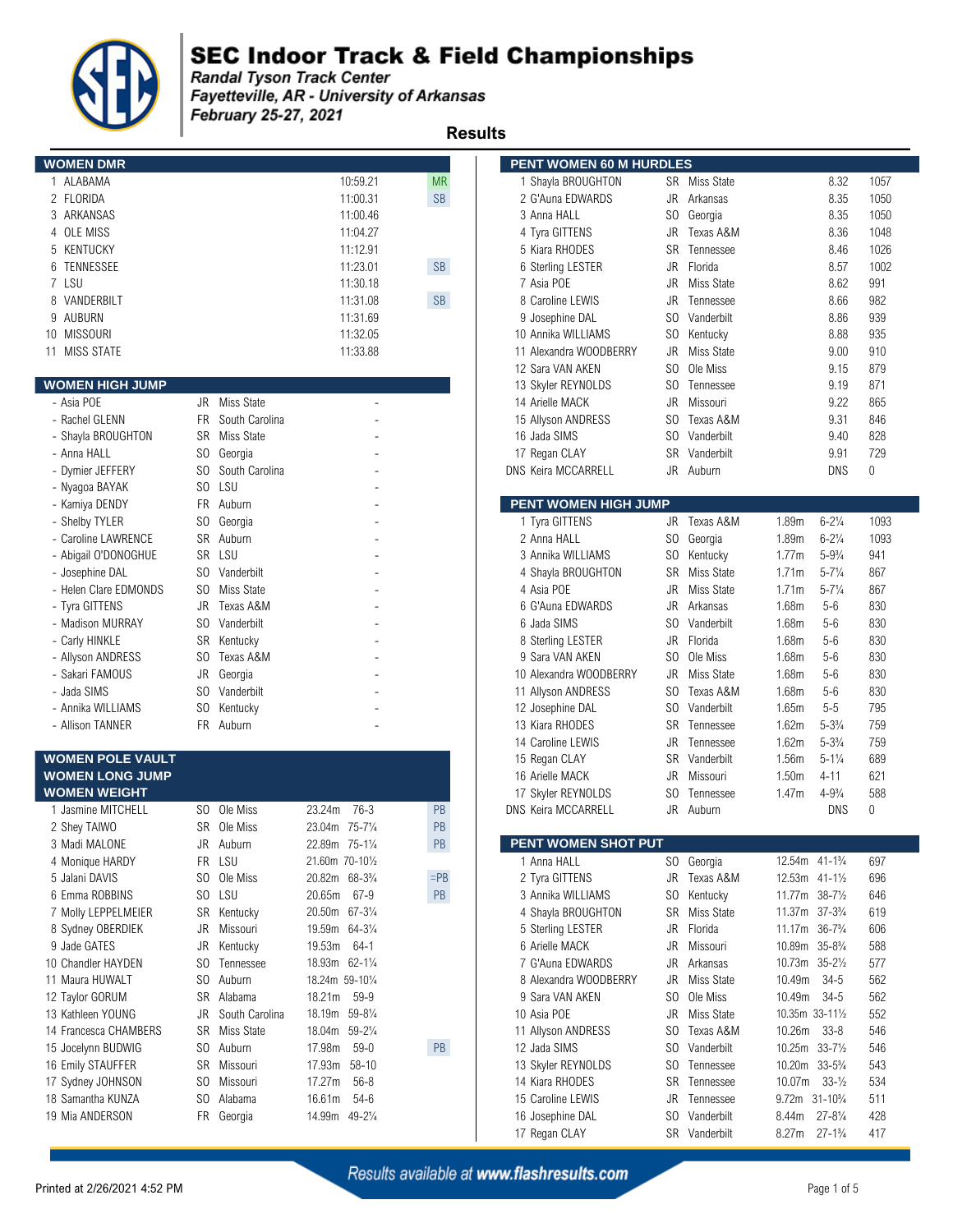

**Example 12 September 2018**<br>Fandal Tyson Track Center<br>Fayetteville, AR - University of Arkansas February 25-27, 2021

 **Results** 

| <b>DNS Keira MCCARRELL</b> | JR             | Auburn        |                   | <b>DNS</b>                              | $\mathbf 0$  | <b>DNF Caroline LEWIS</b><br><b>DNF Keira MCCARRELL</b> |                | Tennessee<br>Auburn  | <b>DNF</b><br><b>DNF</b> |           |
|----------------------------|----------------|---------------|-------------------|-----------------------------------------|--------------|---------------------------------------------------------|----------------|----------------------|--------------------------|-----------|
| PENT WOMEN LONG JUMP       |                |               |                   |                                         |              |                                                         |                |                      |                          |           |
| 1 G'Auna EDWARDS           |                | JR Arkansas   | 6.41m             | $21 - \frac{1}{2}$                      | 978          | <b>MEN 60 M PRELIMS</b>                                 |                |                      |                          |           |
| 2 Arielle MACK             | JR             | Missouri      | 5.94m             | $19 - 6$                                | 831          | 1 Dante BROWN                                           |                | JR Auburn            | $6.62$ Q                 | PB        |
| 3 Shayla BROUGHTON         | SR             | Miss State    | 5.91 <sub>m</sub> | $19 - 4\frac{3}{4}$                     | 822          | 2 Roman TURNER                                          | <b>SR</b>      | Arkansas             | 6.70Q                    |           |
| 4 Annika WILLIAMS          | SO.            | Kentucky      | 5.86m             | $19 - 2\frac{3}{4}$                     | 807          | 3 Dedrick VANOVER                                       | JR             | Florida              | $6.71$ q                 | $=$ Pl    |
| 5 Skyler REYNOLDS          | SO.            | Tennessee     | 5.81m             | $19-3/4$                                | 792          | 4 Lance LANG                                            | S <sub>0</sub> | Kentucky             | 6.71<br>$\mathsf{q}$     |           |
| 6 Sterling LESTER          | JR             | Florida       | 5.80m             | $19 - \frac{1}{2}$                      | 789          | 5 Christopher GRANT                                     | JR             | Auburn               | 6.74 Q                   |           |
| 7 Anna HALL                | SO.            | Georgia       | 5.60m             | $18 - 4\frac{1}{2}$                     | 729          | 6 Kristoffer HARI                                       | SR             | Arkansas             | $6.75$ q                 |           |
| 8 Asia POE                 | <b>JR</b>      | Miss State    | 5.52m             | $18 - 1\frac{1}{2}$                     | 706          | 7 Emmanuel YEBOAH                                       | SR             | Texas A&M            | $6.77$ q                 |           |
| 9 Kiara RHODES             | <b>SR</b>      | Tennessee     | 5.49m             | $18-1/4$                                | 697          | 8 Tyler DAVIS                                           | SO.            | Florida              | 6.78 $q$                 | $=$ Pl    |
| 10 Josephine DAL           | SO.            | Vanderbilt    |                   | 5.47m 17-111/2                          | 691          | 9 Dorian CAMEL                                          | JR             | LSU                  | 6.78                     |           |
| 11 Alexandra WOODBERRY     | JR             | Miss State    | 5.37m             | $17 - 7\frac{1}{2}$                     | 663          | 10 Elijah DRYER                                         | SR             | Ole Miss             | 6.79                     | $=$ P $[$ |
| 12 Jada SIMS               | SO.            | Vanderbilt    | 5.35m             | $17 - 6\frac{3}{4}$                     | 657          | 11 Jason REESE                                          | JR             | Auburn               | 6.79                     | $=$ Pl    |
| 13 Sara VAN AKEN           | SO.            | Ole Miss      | 5.28m             | $17 - 4$                                | 637          | 12 Ryan MARTIN                                          | S <sub>0</sub> | Texas A&M            | 6.82                     | <b>SB</b> |
| 14 Allyson ANDRESS         | SO             | Texas A&M     | 5.27m             | $17 - 3\frac{1}{2}$                     | 634          | 13 Jevony MURRAY                                        | JR             | Auburn               | 6.82                     |           |
| 15 Regan CLAY              | <b>SR</b>      | Vanderbilt    |                   | 5.15m 16-10 <sup>3</sup> / <sub>4</sub> | 601          | 14 Ryan STAR                                            | <b>FR</b>      | Ole Miss             | 6.83                     | PB        |
| 16 Tyra GITTENS            | JR             | Texas A&M     | 4.11m             | $13 - 6$                                | 333          | 15 Rodney HEATH JR.                                     | FR             | Kentucky             | 6.87                     |           |
| DNS Keira MCCARRELL        | JR             | Auburn        |                   | <b>DNS</b>                              | $\mathbf 0$  | 16 Gatlin LAWSON                                        | SO.            | South Carolina       | 6.95                     |           |
| <b>DNS Caroline LEWIS</b>  | JR             | Tennessee     |                   | <b>DNS</b>                              | $\mathbf{0}$ | 17 Da'Marcus FLEMING                                    |                | FR LSU               | 7.10                     |           |
|                            |                |               |                   |                                         |              |                                                         |                |                      |                          |           |
| PENT WOMEN 800 M           |                |               |                   |                                         |              | DNS Raymond EKEVWO                                      |                | SR Florida           | <b>DNS</b>               |           |
| 1 Anna HALL                |                |               |                   |                                         | 952          | FS Joseph FAHNBULLEH                                    |                | SO Florida           | <b>FS</b>                |           |
|                            | SO.            | Georgia       |                   | 2:10.89                                 |              |                                                         |                |                      |                          |           |
| 2 Sterling LESTER          | JR             | Florida       |                   | 2:16.73                                 | 868          | <b>MEN 200 M PRELIMS</b>                                |                |                      |                          |           |
| 3 Regan CLAY               | SR             | SR Vanderbilt |                   | 2:21.30                                 | 806<br>754   | 1 Matthew BOLING                                        |                | SO Georgia<br>SR LSU | $20.37$ q                | PB        |
| 4 Kiara RHODES             |                | Tennessee     |                   | 2:25.21                                 |              | 2 Terrance LAIRD                                        |                |                      | $20.46$ q                |           |
| 5 Annika WILLIAMS          | SO             | Kentucky      |                   | 2:31.41                                 | 675          | 3 Joseph FAHNBULLEH                                     | SO             | Florida              | $20.49$ q                |           |
| 6 Asia POE                 | JR             | Miss State    |                   | 2:31.81                                 | 670          | 4 Lance LANG                                            | SO.            | Kentucky             | $20.79$ q                |           |
| 7 Jada SIMS                | S <sub>0</sub> | Vanderbilt    |                   | 2:33.18                                 | 654          | 5 Tyler DAVIS                                           | S <sub>0</sub> | Florida              | 20.79<br>$\mathsf{q}$    | PB        |
| 8 Tyra GITTENS             | JR             | Texas A&M     |                   | 2:33.60                                 | 648          | 6 Evan MILLER                                           | JR             | South Carolina       | 20.87<br>$\mathsf{q}$    | PB        |
| 9 Shayla BROUGHTON         |                | SR Miss State |                   | 2:34.63                                 | 636          | 7 Lance BROOME                                          | SO.            | Texas A&M            | $20.89$ q                | PB        |
| 10 G'Auna EDWARDS          | JR             | Arkansas      |                   | 2:34.88                                 | 633          | 8 Dorian CAMEL                                          | JR             | LSU                  | $21.03$ q                | PB        |
| 11 Arielle MACK            | JR             | Missouri      |                   | 2:38.74                                 | 587          | 9 Elijah DRYER                                          | <b>SR</b>      | Ole Miss             | 21.08                    | PB        |
| 12 Sara VAN AKEN           | SO.            | Ole Miss      |                   | 2:39.35                                 | 580          | 10 Dedrick VANOVER                                      | JR             | Florida              | 21.10                    | PB        |
| 13 Alexandra WOODBERRY     | JR             | Miss State    |                   | 2:40.03                                 | 573          | 11 Nylo CLARKE                                          | SR             | Missouri             | 21.13                    | <b>SB</b> |
| 14 Skyler REYNOLDS         | SO.            | Tennessee     |                   | 2:42.80                                 | 541          | 12 Brandon SMILEY                                       | SR             | Auburn               | 21.13                    | <b>SB</b> |
| 15 Allyson ANDRESS         | SO.            | Texas A&M     |                   | 2:44.18                                 | 526          | 13 Matthew WEAVER                                       | SO             | Alabama              | 21.53                    | PB        |
| 16 Josephine DAL           | SO.            | Vanderbilt    |                   | 2:44.99                                 | 517          | 14 Cameron MAHORN                                       | SO             | Florida              | 21.70                    |           |
| DNS Caroline LEWIS         | JR.            | Tennessee     |                   | <b>DNS</b>                              | $\mathbf 0$  | 15 Jason REESE                                          | JR             | Auburn               | 21.80                    |           |
|                            |                |               |                   |                                         |              | 16 Rodney HEATH JR.                                     |                | FR Kentucky          | 22.02                    |           |
| PENTATHLON TOTALS          |                |               |                   |                                         |              | DQ Devon ACHANE                                         | FR             | Texas A&M            | DQ [7.5-2b]              |           |
| 1 Anna HALL                |                | Georgia       |                   | 4521                                    |              | DQ Delano DUNKLEY                                       |                | SR Georgia           | DQ [7.5-2b]              |           |
| 2 Sterling LESTER          |                | Florida       |                   | 4095                                    |              | DQ Sema'J DANIELS                                       | FR             | Miss State           | DQ [7.5-2b]              |           |
| 3 G'Auna EDWARDS           |                | Arkansas      |                   | 4068                                    |              | DQ Dante BROWN                                          | JR             | Auburn               | DQ [7.5-2b]              |           |
| 4 Annika WILLIAMS          |                | Kentucky      |                   | 4004                                    |              | DQ Shamar ROSE                                          |                | FR Miss State        | DQ [7.5-2b]              |           |
| 5 Shayla BROUGHTON         |                | Miss State    |                   | 4001                                    |              | DQ Charles LEWIS                                        |                | SO LSU               | DQ [7.5-2b]              |           |
| 6 Tyra GITTENS             |                | Texas A&M     |                   | 3818                                    |              |                                                         |                |                      |                          |           |
| 7 Asia POE                 |                | Miss State    |                   | 3786                                    |              | <b>MEN 400 M PRELIMS</b>                                |                |                      |                          |           |
| 8 Kiara RHODES             |                | Tennessee     |                   | 3770                                    |              | 1 Ryan WILLIE                                           |                | FR Florida           | 45.76 q                  | PB        |
| 9 Alexandra WOODBERRY      |                | Miss State    |                   | 3538                                    |              | 2 Bryce DEADMON                                         | SR             | Texas A&M            | 45.93 q                  |           |
| 10 Jada SIMS               |                | Vanderbilt    |                   | 3515                                    |              | 3 Leander FORBES                                        |                | SR Alabama           | 46.02 q                  | PB        |
| 11 Arielle MACK            |                | Missouri      |                   | 3492                                    |              | 4 Elija GODWIN                                          | JR             | Georgia              | 46.03 q                  |           |
| 12 Sara VAN AKEN           |                | Ole Miss      |                   | 3488                                    |              | 5 Dwight ST HILLAIRE                                    |                | SR Kentucky          | 46.05 q                  |           |
| 13 Allyson ANDRESS         |                | Texas A&M     |                   | 3382                                    |              | 6 Noah WILLIAMS                                         |                | JR LSU               | 46.23 q                  |           |
| 14 Josephine DAL           |                | Vanderbilt    |                   | 3370                                    |              | 7 Champion ALLISON                                      |                | SR Alabama           | $46.36$ q                |           |
| 15 Skyler REYNOLDS         |                | Tennessee     |                   | 3335                                    |              | 8 James MILHOLEN                                        | JR             | Arkansas             | $46.59$ q                | PB        |
| 16 Regan CLAY              |                | Vanderbilt    |                   | 3242                                    |              | 9 Jacob SMITH                                           |                | JR Kentucky          | 46.61                    | PB        |
|                            |                |               |                   |                                         |              |                                                         |                |                      |                          |           |

| <b>VS Keira MCCARRELL</b>   |     | JR Auburn    |                   | <b>DNS</b>           | 0            | <b>DNF Caroline LEWIS</b><br><b>DNF Keira MCCARRELL</b> |           | Tennessee<br>Auburn | <b>DNF</b><br><b>DNF</b> |           |
|-----------------------------|-----|--------------|-------------------|----------------------|--------------|---------------------------------------------------------|-----------|---------------------|--------------------------|-----------|
| <b>PENT WOMEN LONG JUMP</b> |     |              |                   |                      |              |                                                         |           |                     |                          |           |
| 1 G'Auna EDWARDS            |     | JR Arkansas  | 6.41m             | $21 - \frac{1}{2}$   | 978          | <b>MEN 60 M PRELIMS</b>                                 |           |                     |                          |           |
| 2 Arielle MACK              | JR  | Missouri     | 5.94m             | $19-6$               | 831          | 1 Dante BROWN                                           |           | JR Auburn           | 6.62 Q                   | PB        |
| 3 Shayla BROUGHTON          | SR  | Miss State   | 5.91m             | $19 - 4\frac{3}{4}$  | 822          | 2 Roman TURNER                                          | <b>SR</b> | Arkansas            | 6.70 Q                   |           |
| 4 Annika WILLIAMS           | SO. | Kentucky     | 5.86m             | $19 - 2\frac{3}{4}$  | 807          | 3 Dedrick VANOVER                                       | JR        | Florida             | $6.71$ q                 | $=$ PB    |
| 5 Skyler REYNOLDS           | SO. | Tennessee    | 5.81m             | $19-3/4$             | 792          | 4 Lance LANG                                            | SO.       | Kentucky            | $6.71$ q                 |           |
| 6 Sterling LESTER           | JR  | Florida      | 5.80m             | $19 - \frac{1}{2}$   | 789          | 5 Christopher GRANT                                     | JR        | Auburn              | $6.74$ Q                 |           |
| 7 Anna HALL                 | SO. | Georgia      | 5.60m             | $18 - 4\frac{1}{2}$  | 729          | 6 Kristoffer HARI                                       | SR        | Arkansas            | $6.75$ q                 |           |
| 8 Asia POE                  | JR. | Miss State   | 5.52m             | $18 - 1\frac{1}{2}$  | 706          | 7 Emmanuel YEBOAH                                       | SR.       | Texas A&M           | $6.77$ q                 |           |
| 9 Kiara RHODES              | SR  | Tennessee    | 5.49m             | $18 - \frac{1}{4}$   | 697          | 8 Tyler DAVIS                                           | SO.       | Florida             | 6.78q                    | $=$ PB    |
| 10 Josephine DAL            | SO. | Vanderbilt   |                   | 5.47m 17-111/2       | 691          | 9 Dorian CAMEL                                          | JR.       | LSU                 | 6.78                     |           |
| 11 Alexandra WOODBERRY      | JR  | Miss State   | 5.37 <sub>m</sub> | $17 - 7\frac{1}{2}$  | 663          | 10 Elijah DRYER                                         | <b>SR</b> | Ole Miss            | 6.79                     | $=$ PB    |
| 12 Jada SIMS                | SO. | Vanderbilt   | 5.35m             | $17 - 6\frac{3}{4}$  | 657          | 11 Jason REESE                                          | JR        | Auburn              | 6.79                     | $=$ PB    |
| 13 Sara VAN AKEN            | SO. | Ole Miss     | 5.28m             | $17 - 4$             | 637          | 12 Ryan MARTIN                                          | SO.       | Texas A&M           | 6.82                     | <b>SB</b> |
| 14 Allyson ANDRESS          | SO. | Texas A&M    | 5.27m             | $17 - 3\frac{1}{2}$  | 634          | 13 Jevony MURRAY                                        | JR        | Auburn              | 6.82                     |           |
| 15 Regan CLAY               | SR  | Vanderbilt   | 5.15m             | $16 - 10\frac{3}{4}$ | 601          | 14 Ryan STAR                                            | <b>FR</b> | Ole Miss            | 6.83                     | PB        |
| 16 Tyra GITTENS             | JR  | Texas A&M    | 4.11m             | $13 - 6$             | 333          | 15 Rodney HEATH JR.                                     | FR        | Kentucky            | 6.87                     |           |
| NS Keira MCCARRELL          | JR  | Auburn       |                   | DNS                  | $\mathbf{0}$ | 16 Gatlin LAWSON                                        | SO.       | South Carolina      | 6.95                     |           |
| <b>NS Caroline LEWIS</b>    |     | JR Tennessee |                   | DNS                  | $\mathbf 0$  | 17 Da'Marcus FLEMING                                    |           | FR LSU              | 7.10                     |           |
|                             |     |              |                   |                      |              | DNS Raymond EKEVWO                                      |           | SR Florida          | <b>DNS</b>               |           |
| <b>PENT WOMEN 800 M</b>     |     |              |                   |                      |              | FS Joseph FAHNBULLEH                                    |           | SO Florida          | FS                       |           |
| 1 Anna HALL                 | SO. | Georgia      |                   | 2:10.89              | 952          |                                                         |           |                     |                          |           |
| 2 Sterling LESTER           | JR  | Florida      |                   | 2:16.73              | 868          | <b>MEN 200 M PRELIMS</b>                                |           |                     |                          |           |
| 3 Regan CLAY                | SR  | Vanderbilt   |                   | 2:21.30              | 806          | 1 Matthew BOLING                                        |           | SO Georgia          | $20.37$ q                | PB        |
| 4 Kiara RHODES              | SR  | Tennessee    |                   | 2:25.21              | 754          | 2 Terrance LAIRD                                        |           | SR LSU              | $20.46$ q                |           |
| 5 Annika WILLIAMS           | SO. | Kentucky     |                   | 2:31.41              | 675          | 3 Joseph FAHNBULLEH                                     | SO.       | Florida             | $20.49$ q                |           |
| 6 Asia POE                  | JR. | Miss State   |                   | 2:31.81              | 670          | 4 Lance LANG                                            | SO.       |                     | $20.79$ q                |           |
|                             |     | Vanderbilt   |                   |                      |              |                                                         | SO.       | Kentucky<br>Florida |                          | PB        |
| 7 Jada SIMS                 | SO. |              |                   | 2:33.18              | 654          | 5 Tyler DAVIS                                           |           |                     | 20.79 q                  |           |
| 8 Tyra GITTENS              | JR  | Texas A&M    |                   | 2:33.60              | 648          | 6 Evan MILLER                                           | <b>JR</b> | South Carolina      | 20.87 q                  | PB        |
| 9 Shayla BROUGHTON          | SR  | Miss State   |                   | 2:34.63              | 636          | 7 Lance BROOME                                          | SO.       | Texas A&M           | $20.89$ q                | PB        |
| 10 G'Auna EDWARDS           | JR  | Arkansas     |                   | 2:34.88              | 633          | 8 Dorian CAMEL                                          | JR        | LSU                 | $21.03$ q                | PB        |
| 11 Arielle MACK             | JR  | Missouri     |                   | 2:38.74              | 587          | 9 Elijah DRYER                                          | SR        | Ole Miss            | 21.08                    | PB        |
| 12 Sara VAN AKEN            | SO. | Ole Miss     |                   | 2:39.35              | 580          | 10 Dedrick VANOVER                                      | JR.       | Florida             | 21.10                    | PB        |
| 13 Alexandra WOODBERRY      | JR  | Miss State   |                   | 2:40.03              | 573          | 11 Nylo CLARKE                                          | SR        | Missouri            | 21.13                    | <b>SB</b> |
| 14 Skyler REYNOLDS          | SO. | Tennessee    |                   | 2:42.80              | 541          | 12 Brandon SMILEY                                       | SR        | Auburn              | 21.13                    | <b>SB</b> |
| 15 Allyson ANDRESS          | SO. | Texas A&M    |                   | 2:44.18              | 526          | 13 Matthew WEAVER                                       | SO.       | Alabama             | 21.53                    | PB        |
| 16 Josephine DAL            | SO. | Vanderbilt   |                   | 2:44.99              | 517          | 14 Cameron MAHORN                                       | SO.       | Florida             | 21.70                    |           |
| <b>NS Caroline LEWIS</b>    | JR  | Tennessee    |                   | DNS                  | $\mathbf 0$  | 15 Jason REESE                                          | JR        | Auburn              | 21.80                    |           |
|                             |     |              |                   |                      |              | 16 Rodney HEATH JR.                                     |           | FR Kentucky         | 22.02                    |           |
| PENTATHLON TOTALS           |     |              |                   |                      |              | DQ Devon ACHANE                                         | FR        | Texas A&M           | DQ [7.5-2b]              |           |
| 1 Anna HALL                 |     | Georgia      |                   | 4521                 |              | DQ Delano DUNKLEY                                       |           | SR Georgia          | DQ [7.5-2b]              |           |
| 2 Sterling LESTER           |     | Florida      |                   | 4095                 |              | DQ Sema'J DANIELS                                       |           | FR Miss State       | DQ [7.5-2b]              |           |
| 3 G'Auna EDWARDS            |     | Arkansas     |                   | 4068                 |              | DQ Dante BROWN                                          | JR        | Auburn              | DQ [7.5-2b]              |           |
| 4 Annika WILLIAMS           |     | Kentucky     |                   | 4004                 |              | DQ Shamar ROSE                                          | FR        | Miss State          | DQ [7.5-2b]              |           |
| 5 Shayla BROUGHTON          |     | Miss State   |                   | 4001                 |              | DQ Charles LEWIS                                        |           | SO LSU              | DQ [7.5-2b]              |           |
| 6 Tyra GITTENS              |     | Texas A&M    |                   | 3818                 |              |                                                         |           |                     |                          |           |
| 7 Asia POE                  |     | Miss State   |                   | 3786                 |              | <b>MEN 400 M PRELIMS</b>                                |           |                     |                          |           |
| 8 Kiara RHODES              |     | Tennessee    |                   | 3770                 |              | 1 Ryan WILLIE                                           |           | FR Florida          | 45.76 q                  | PB        |
| 9 Alexandra WOODBERRY       |     | Miss State   |                   | 3538                 |              | 2 Bryce DEADMON                                         | SR        | Texas A&M           | 45.93 q                  |           |
| 10 Jada SIMS                |     | Vanderbilt   |                   | 3515                 |              | 3 Leander FORBES                                        | SR        | Alabama             | 46.02 $q$                | PB        |
| 11 Arielle MACK             |     | Missouri     |                   | 3492                 |              | 4 Elija GODWIN                                          | JR        | Georgia             | 46.03 $q$                |           |
| 12 Sara VAN AKEN            |     | Ole Miss     |                   | 3488                 |              | 5 Dwight ST HILLAIRE                                    | <b>SR</b> | Kentucky            | 46.05 $q$                |           |
| 13 Allyson ANDRESS          |     | Texas A&M    |                   | 3382                 |              | 6 Noah WILLIAMS                                         |           | JR LSU              | 46.23 $q$                |           |
| 14 Josephine DAL            |     | Vanderbilt   |                   | 3370                 |              | 7 Champion ALLISON                                      | <b>SR</b> | Alabama             | 46.36 q                  |           |
| 15 Skyler REYNOLDS          |     | Tennessee    |                   | 3335                 |              | 8 James MILHOLEN                                        | JR        | Arkansas            | 46.59 q                  | PB        |
| 16 Regan CLAY               |     | Vanderbilt   |                   | 3242                 |              | 9 Jacob SMITH                                           |           | JR Kentucky         | 46.61                    | PB        |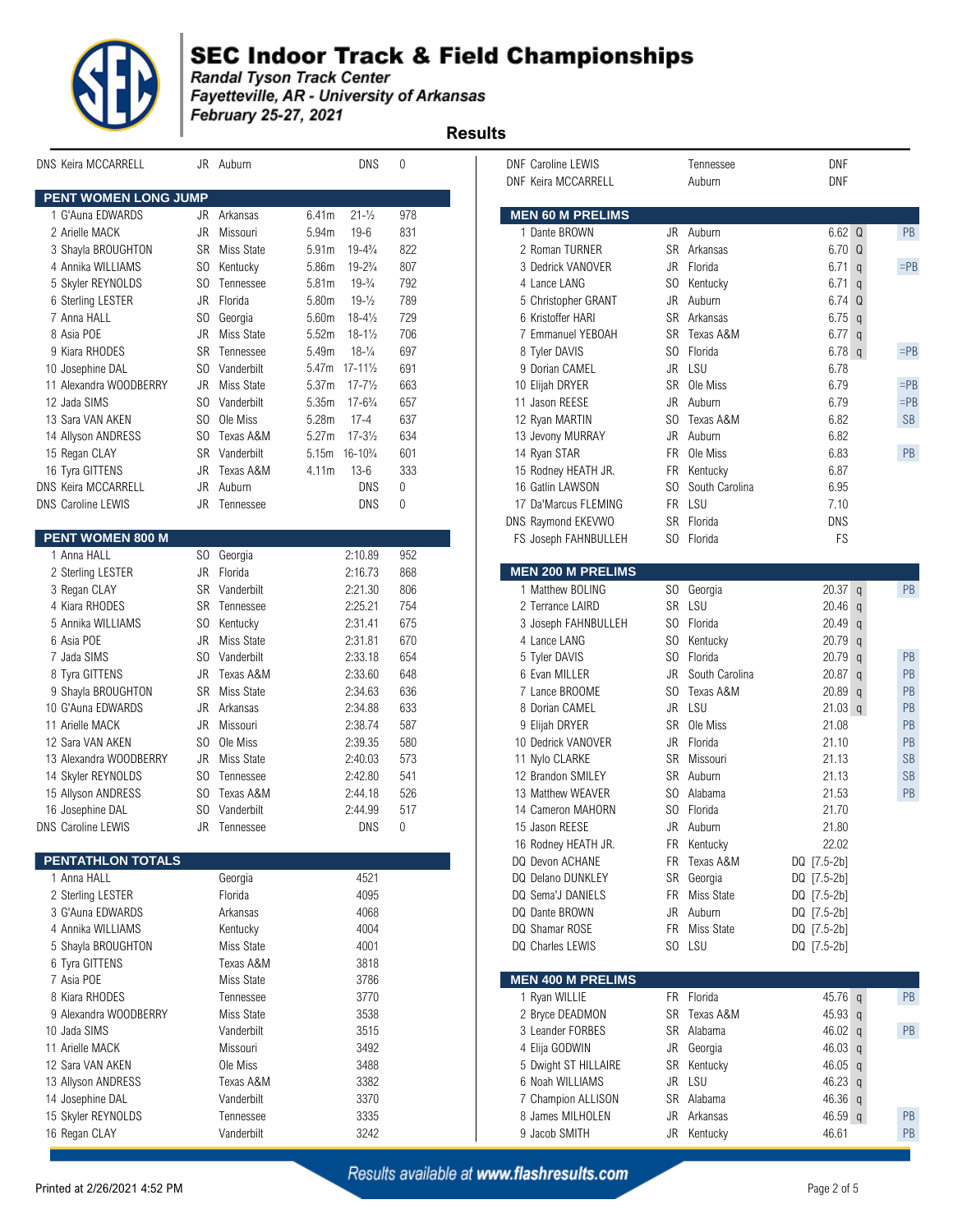

**Example 12 September 2018**<br>Fandal Tyson Track Center<br>Fayetteville, AR - University of Arkansas February 25-27, 2021

| 10 Ian DAVIS                            |                | JR Florida        | 46.88          | PB        | 16 Ryan KINNANE                 |                | FR Auburn         | 4:13.49                    |           |
|-----------------------------------------|----------------|-------------------|----------------|-----------|---------------------------------|----------------|-------------------|----------------------------|-----------|
| 11 Jalen BROWN                          | JR             | Arkansas          | 46.93          |           | 17 Sean PETERSON                | JR             | South Carolina    | 4:13.99                    |           |
| 12 Bailey ROGERS                        | SO             | South Carolina    | 47.04          | PB        | 18 Wesley JOHN                  | S <sub>O</sub> | Georgia           | 4:14.88                    |           |
| 13 Denzel VILLAMAN                      | SR             | Florida           | 47.14          | PB        | 19 Jacob BRIZENDINE             | SO             | Kentucky          | 4:17.27                    |           |
| 14 Joshua ST. CLAIR                     | <b>SR</b>      | Alabama           | 47.65          | <b>SB</b> | 20 Mateo BARRETO                | <b>FR</b>      | Alabama           | 4:18.33                    |           |
| 15 Edward RICHARDSON                    | SO.            | South Carolina    | 47.74          |           | 21 Jack ROGERS                  | <b>SR</b>      | Auburn            | 4:21.92                    |           |
| 16 Gabriel SERRANO                      | JR             | Alabama           | 48.00          | PB        | DNS Gavin HOFFPAUIR             | JR             | Texas A&M         | <b>DNS</b>                 |           |
| 17 Jackson JUNKINS                      | JR.            | South Carolina    | 48.20          |           |                                 |                |                   |                            |           |
| 18 Jacob BRUNSMAN                       | SO.            | Missouri          | 48.27          |           | <b>MEN 5000 M</b>               |                |                   |                            |           |
| 19 Jonathan MARTIN                      | <b>FR</b>      | Alabama           | 48.31          | PB        | 1 Cole BULLOCK                  | <b>FR</b>      | Ole Miss          | 13:59.10                   |           |
| 20 Sema'J DANIELS                       | FR.            | <b>Miss State</b> | 48.54          |           | 2 Gilbert BOIT                  |                | SR Arkansas       | 14:01.26                   |           |
| 21 Rasheeme GRIFFITH                    | SO.            | Tennessee         | 48.58          | SB        | 3 Jacob MCLEOD                  | JR             | Arkansas          | 14:03.98                   |           |
| 22 Jake LANIER                          | JR.            | Texas A&M         | 49.42          |           | 4 Ryan MURPHY                   | JR             | Arkansas          | 14:04.88                   | PB        |
| DNS Sean BURRELL                        | FR.            | LSU               | <b>DNS</b>     |           | 5 Matt YOUNG                    | JR.            | Arkansas          | 14:10.61                   |           |
| DQ William SPENCER JR                   | SO.            | South Carolina    | DQ [7.5-2b]    |           | 6 Emmanuel CHEBOSON             | <b>SR</b>      | Arkansas          | 14:11.66                   | <b>SB</b> |
|                                         |                |                   |                |           | 7 Karl THIESSEN                 | JR             | Tennessee         | 14:13.83                   | PB        |
| <b>MEN 800 M PRELIMS</b>                |                |                   |                |           | 8 Myles RICHTER                 | <b>FR</b>      | Arkansas          | 14:14.65                   |           |
| 1 John RIVERA                           |                | SR Ole Miss       | 1:49.22 Q      |           | 9 Ben SAVINO                    | JR             | Ole Miss          | 14:16.20                   |           |
| 2 Kieran TAYLOR                         | SR             | Arkansas          | 1:49.53 Q      |           | 10 Matt DUVALL                  | <b>FR</b>      | Kentucky          | 14:18.71                   | PB        |
| 3 Navasky ANDERSON                      | JR             | Miss State        | 1:49.88 $q$    | PB        | 11 Trevor FOLEY                 | S <sub>O</sub> | Florida           | 14:25.49                   |           |
| 4 Baylor FRANKLIN                       | JR             | Ole Miss          | $1:50.10$ Q    |           | 12 Eric CASAREZ                 | SO             | Texas A&M         | 14:27.75                   | SB        |
| 5 Blake NEWCOMB                         | JR             | South Carolina    | $1:50.14$ q    | PB        | 13 Michael HANS                 | SR             | Georgia           | 14:30.55                   |           |
| 6 Grady SHIFLET                         | SO.            | Alabama           | 1:50.22 $Q$    | PB        | 14 Ethan KERN                   | <b>FR</b>      | Kentucky          | 14:32.23                   | PB        |
| 7 Brandon MILLER                        | FR.            | Texas A&M         | 1:50.26 $Q$    |           | 15 Nick MOULAI                  | S <sub>O</sub> | Ole Miss          | 14:35.92                   |           |
| 8 Hayden COBBE                          | S <sub>0</sub> | South Carolina    | 1:50.27        | PB        | 16 Chandler UNDERWOOD           | <b>SR</b>      | Miss State        | 14:38.58                   |           |
| 9 Allon CLAY                            | <b>FR</b>      | Texas A&M         | 1:50.29        |           | 17 Max BARBOUR                  | <b>SR</b>      | Tennessee         | 14:40.36                   |           |
| 10 Alex KAY                             | S <sub>0</sub> | Tennessee         | $1:50.33$ Q    |           | 18 Zachary ROE                  | <b>FR</b>      | Georgia           | 14:42.70                   | PB        |
| 11 Clay PENDER                          | SO.            | Georgia           | 1:50.41        |           | 19 Brady GRANT                  | SO.            | Texas A&M         | 14:43.80                   |           |
| 12 Deshay FERNANDES                     | JR             | Florida           | 1:50.60        | PB        | 20 Aaron WITHROW                | S <sub>O</sub> | Kentucky          | 14:45.76                   |           |
| 13 Jacob MILEY                          | SO.            | Florida           | 1:50.64        |           | 21 Jack HAWES                   | SO.            | Alabama           | 14:49.25                   | PB        |
| 14 Christopher CONRAD                   | JR.            | Missouri          | 1:50.86        |           | 22 Georde GOODWYN               | JR.            | Tennessee         | 14:53.48                   | PB        |
| 15 Joe HOOTS                            | SO.            | Tennessee         | 1:51.07        |           | 23 Jackson MARTINGAYLE          | <b>FR</b>      | LSU               | 14:56.66                   |           |
| 16 Angus BEER                           | <b>FR</b>      | Missouri          | 1:51.22        |           | <b>DNS Robinson SNIDER</b>      |                | JR Ole Miss       | <b>DNS</b>                 |           |
| 17 Reese WALTERS                        | JR.            | Arkansas          | 1:51.25        | PB        |                                 |                |                   |                            |           |
| 18 Kameron HELMLINGER                   | SO.            | Tennessee         | 1:51.26        | PB        | <b>MEN 60 M HURDLES PRELIMS</b> |                |                   |                            |           |
| 19 Jonathan SCHMIDT                     | SO.            | Missouri          | 1:51.49        |           | 1 Phillip LEMONIOUS             |                | SO Arkansas       | 7.68 Q                     | PB        |
| 20 Leon CLARKE                          | JR             | Miss State        | 1:51.50        |           | 2 Damion THOMAS                 |                | SR LSU            | 7.68 Q                     | <b>SB</b> |
| 21 Will MAZUR                           | SO.            | Tennessee         | 1:52.48        |           | 3 Tre'Bien GILBERT              | JR             | Arkansas          | $7.74$ q                   | PB        |
| 22 Griffin RILEY                        | JR.            | Ole Miss          | 1:52.85        |           | 4 Eric EDWARDS JR.              | JR             | LSU               | 7.75<br>$\mathfrak{q}$     |           |
| 23 Cade BETHMANN                        |                | JR Ole Miss       | 1:53.45        |           | 5 Jesse HENDERSON               |                | JR Miss State     | 7.79q                      |           |
| 24 Caleb CAVANAUGH                      |                | SO Georgia        | 1:57.98        |           |                                 | SO.            | South Carolina    | 7.80 q                     | $=$ PI    |
|                                         |                |                   |                |           | 6 Filip DEMSAR<br>7 Tai BROWN   | JR             | Kentucky          | 7.83 q                     | <b>SB</b> |
| <b>MEN 1 MILE RUN PRELIMS</b>           |                |                   |                |           | 8 Connor SCHULMAN               | SO.            | Texas A&M         | $7.87$ q                   |           |
| 1 Everett SMULDERS                      |                | SR Ole Miss       | $4:05.01$ Q    |           | 9 Andre TURAY                   | SO.            | Texas A&M         | 7.87                       | PB        |
| 2 Waleed SULIMAN                        |                | SR Ole Miss       | $4:05.04$ Q    |           | 10 Carl ELLIOTT III             |                | Arkansas          | 7.89                       |           |
|                                         |                |                   |                |           |                                 |                | JR Ole Miss       |                            |           |
| 3 Dalton HENGST                         | JR             | Ole Miss          | 4:05.36 Q      |           | 11 Kenney BROADNAX              |                |                   | 7.95                       | $=$ SI    |
| 4 Jon BISHOP                            | SR             | Texas A&M         | 4:05.47 $q$    |           | 12 Oquendo BERNARD              | SO.            | Auburn            | 8.13                       | PB        |
| 5 Dylan ALLEN                           | JR             | Kentucky          | 4:05.76 $q$    |           | 13 Joseph STRAVATO              |                | FR Florida        | 8.33                       |           |
| 6 Amon KEMBOI                           |                | SR Arkansas       | 4:07.42 Q      |           | 14 Stephon TORRENCE             |                | SR South Carolina | 8.36                       |           |
| 7 Andrew KIBET                          | SO.            | Arkansas          | 4:07.76 Q      |           |                                 |                |                   |                            |           |
| 8 Davis BOVE                            | SO.            | LSU               | 4:07.84 $Q$    |           | <b>MEN DMR</b>                  |                |                   |                            |           |
| 9 Conner HAWKINS                        | JR             | Tennessee         | 4:08.03 $q$    |           | 1 OLE MISS                      |                |                   | 9:29.35                    | <b>MF</b> |
| 10 Davis HELMERICH                      | FR             | Missouri          | 4:08.81 q      | PB        | 2 ALABAMA                       |                |                   | 9:31.77                    | <b>SB</b> |
| 11 Riley BUCHHOLZ                       | SO.            | Tennessee         | 4:09.11        |           | TENNESSEE<br>3                  |                |                   | 9.36.41                    | <b>SB</b> |
| 12 Alex CRIGGER                         | SR             | Tennessee         | 4:09.98        |           | <b>MISSOURI</b><br>4            |                |                   | 9:38.97                    |           |
| 13 Marshall DILLON<br><b>J. MADAIED</b> |                | SR Florida        | 4:11.50<br>100 |           | 5 TEXAS A&M                     |                |                   | 9:41.05<br>10 <sub>1</sub> |           |
|                                         |                |                   |                |           |                                 |                |                   |                            |           |

| <b>Results</b>                    |           |                       |                         |                      |                                 |                |                  |            |                      |  |  |
|-----------------------------------|-----------|-----------------------|-------------------------|----------------------|---------------------------------|----------------|------------------|------------|----------------------|--|--|
| 10 Ian DAVIS                      |           | JR Florida            | 46.88                   | PB                   | 16 Ryan KINNANE                 |                | FR Auburn        | 4:13.49    |                      |  |  |
| 11 Jalen BROWN                    | JR        | Arkansas              | 46.93                   |                      | 17 Sean PETERSON                | <b>JR</b>      | South Carolina   | 4:13.99    |                      |  |  |
| 12 Bailey ROGERS                  | SO.       | South Carolina        | 47.04                   | PB                   | 18 Wesley JOHN                  | SO.            | Georgia          | 4:14.88    |                      |  |  |
| 13 Denzel VILLAMAN                | <b>SR</b> | Florida               | 47.14                   | PB                   | 19 Jacob BRIZENDINE             | SO             | Kentucky         | 4:17.27    |                      |  |  |
| 14 Joshua ST. CLAIR               | SR        | Alabama               | 47.65                   | $\mathsf{SB}\xspace$ | 20 Mateo BARRETO                | <b>FR</b>      | Alabama          | 4:18.33    |                      |  |  |
| 15 Edward RICHARDSON              | SO.       | South Carolina        | 47.74                   |                      | 21 Jack ROGERS                  | <b>SR</b>      | Auburn           | 4:21.92    |                      |  |  |
| 16 Gabriel SERRANO                | JR        | Alabama               | 48.00                   | PB                   | DNS Gavin HOFFPAUIR             |                | JR Texas A&M     | <b>DNS</b> |                      |  |  |
| 17 Jackson JUNKINS                | JR        | South Carolina        | 48.20                   |                      |                                 |                |                  |            |                      |  |  |
| 18 Jacob BRUNSMAN                 | SO.       | Missouri              | 48.27                   |                      | <b>MEN 5000 M</b>               |                |                  |            |                      |  |  |
| 19 Jonathan MARTIN                | <b>FR</b> | Alabama               | 48.31                   | PB                   | 1 Cole BULLOCK                  | <b>FR</b>      | Ole Miss         | 13:59.10   |                      |  |  |
| 20 Sema'J DANIELS                 | FR        | Miss State            | 48.54                   |                      | 2 Gilbert BOIT                  | <b>SR</b>      | Arkansas         | 14:01.26   |                      |  |  |
| 21 Rasheeme GRIFFITH              | SO.       | Tennessee             | 48.58                   | <b>SB</b>            | 3 Jacob MCLEOD                  | JR.            | Arkansas         | 14:03.98   |                      |  |  |
| 22 Jake LANIER                    | JR.       | Texas A&M             | 49.42                   |                      | 4 Ryan MURPHY                   | <b>JR</b>      | Arkansas         | 14:04.88   | PB                   |  |  |
| <b>VS Sean BURRELL</b>            | FR.       | LSU                   | <b>DNS</b>              |                      | 5 Matt YOUNG                    | <b>JR</b>      | Arkansas         | 14:10.61   |                      |  |  |
| DQ William SPENCER JR             |           | SO South Carolina     | DQ [7.5-2b]             |                      | 6 Emmanuel CHEBOSON             | <b>SR</b>      | Arkansas         | 14:11.66   | <b>SB</b>            |  |  |
|                                   |           |                       |                         |                      | 7 Karl THIESSEN                 | <b>JR</b>      | Tennessee        | 14:13.83   | PB                   |  |  |
| <b>MEN 800 M PRELIMS</b>          |           |                       |                         |                      | 8 Myles RICHTER                 | FR.            | Arkansas         | 14:14.65   |                      |  |  |
| 1 John RIVERA                     |           | SR Ole Miss           | 1:49.22 $Q$             |                      | 9 Ben SAVINO                    | <b>JR</b>      | Ole Miss         | 14:16.20   |                      |  |  |
| 2 Kieran TAYLOR                   | SR.       | Arkansas              | 1:49.53 $Q$             |                      | 10 Matt DUVALL                  | FR             | Kentucky         | 14:18.71   | PB                   |  |  |
| 3 Navasky ANDERSON                | JR        | Miss State            | 1:49.88 $q$             | PB                   | 11 Trevor FOLEY                 | SO.            | Florida          | 14:25.49   |                      |  |  |
| 4 Baylor FRANKLIN                 | JR        | Ole Miss              | $1:50.10$ Q             |                      | 12 Eric CASAREZ                 | S <sub>O</sub> | Texas A&M        | 14:27.75   | SB                   |  |  |
| 5 Blake NEWCOMB                   | JR        | South Carolina        | 1:50.14 $q$             | PB                   | 13 Michael HANS                 | <b>SR</b>      | Georgia          | 14:30.55   |                      |  |  |
| 6 Grady SHIFLET                   | SO.       | Alabama               | 1:50.22 $Q$             | PB                   | 14 Ethan KERN                   | FR             | Kentucky         | 14:32.23   | PB                   |  |  |
| 7 Brandon MILLER                  | FR        | Texas A&M             | 1:50.26 $Q$             |                      | 15 Nick MOULAI                  | SO             | Ole Miss         | 14:35.92   |                      |  |  |
| 8 Hayden COBBE                    | SO.       | South Carolina        | 1:50.27                 | PB                   | 16 Chandler UNDERWOOD           | <b>SR</b>      | Miss State       | 14:38.58   |                      |  |  |
| 9 Allon CLAY                      | FR        | Texas A&M             | 1:50.29                 |                      | 17 Max BARBOUR                  | SR.            | Tennessee        | 14:40.36   |                      |  |  |
| 10 Alex KAY                       | SO.       | Tennessee             | 1:50.33 $Q$             |                      | 18 Zachary ROE                  | FR             | Georgia          | 14:42.70   | PB                   |  |  |
| 11 Clay PENDER                    | SO.       | Georgia               | 1:50.41                 |                      | 19 Brady GRANT                  | SO.            | Texas A&M        | 14:43.80   |                      |  |  |
| 12 Deshay FERNANDES               | JR        | Florida               | 1:50.60                 | PB                   | 20 Aaron WITHROW                | SO.            | Kentucky         | 14:45.76   |                      |  |  |
| 13 Jacob MILEY                    | SO.       | Florida               | 1:50.64                 |                      | 21 Jack HAWES                   | S <sub>0</sub> | Alabama          | 14:49.25   | PB                   |  |  |
| 14 Christopher CONRAD             | JR        | Missouri              | 1:50.86                 |                      | 22 Georde GOODWYN               | <b>JR</b>      | Tennessee<br>LSU | 14:53.48   | PB                   |  |  |
| 15 Joe HOOTS                      | SO.       | Tennessee             | 1:51.07                 |                      | 23 Jackson MARTINGAYLE          | <b>FR</b>      |                  | 14:56.66   |                      |  |  |
| 16 Angus BEER<br>17 Reese WALTERS | FR.       | Missouri              | 1:51.22                 | $\mathsf{PB}$        | <b>DNS Robinson SNIDER</b>      |                | JR Ole Miss      | <b>DNS</b> |                      |  |  |
| 18 Kameron HELMLINGER             | JR<br>SO. | Arkansas<br>Tennessee | 1:51.25<br>1:51.26      | $\mathsf{PB}$        | <b>MEN 60 M HURDLES PRELIMS</b> |                |                  |            |                      |  |  |
| 19 Jonathan SCHMIDT               | SO.       | Missouri              | 1:51.49                 |                      | 1 Phillip LEMONIOUS             | SO.            | Arkansas         | 7.68 Q     | PB                   |  |  |
| 20 Leon CLARKE                    | JR        | Miss State            | 1:51.50                 |                      | 2 Damion THOMAS                 | SR             | LSU              | 7.68 Q     | <b>SB</b>            |  |  |
| 21 Will MAZUR                     | SO.       | Tennessee             | 1:52.48                 |                      | 3 Tre'Bien GILBERT              | <b>JR</b>      | Arkansas         | $7.74$ q   | PB                   |  |  |
| 22 Griffin RILEY                  |           | JR Ole Miss           | 1:52.85                 |                      | 4 Eric EDWARDS JR.              |                | JR LSU           | $7.75$ q   |                      |  |  |
| 23 Cade BETHMANN                  | JR        | Ole Miss              | 1:53.45                 |                      | 5 Jesse HENDERSON               | JR             | Miss State       | 7.79<br>q  |                      |  |  |
| 24 Caleb CAVANAUGH                |           | SO Georgia            | 1:57.98                 |                      | 6 Filip DEMSAR                  | SO.            | South Carolina   | 7.80 q     | $=$ PB               |  |  |
|                                   |           |                       |                         |                      | 7 Tai BROWN                     | JR             | Kentucky         | 7.83 q     | SB                   |  |  |
| <b>MEN 1 MILE RUN PRELIMS</b>     |           |                       |                         |                      | 8 Connor SCHULMAN               | SO.            | Texas A&M        | 7.87 q     |                      |  |  |
| 1 Everett SMULDERS                |           | SR Ole Miss           | $4:05.01$ Q             |                      | 9 Andre TURAY                   |                | SO Texas A&M     | 7.87       | PB                   |  |  |
| 2 Waleed SULIMAN                  |           | SR Ole Miss           | $4:05.04$ Q             |                      | 10 Carl ELLIOTT III             |                | Arkansas         | 7.89       |                      |  |  |
| 3 Dalton HENGST                   | JR        | Ole Miss              | 4:05.36 $Q$             |                      | 11 Kenney BROADNAX              |                | JR Ole Miss      | 7.95       | $=SB$                |  |  |
| 4 Jon BISHOP                      | SR        | Texas A&M             | 4:05.47<br>$\mathsf{q}$ |                      | 12 Oquendo BERNARD              | SO.            | Auburn           | 8.13       | PB                   |  |  |
| 5 Dylan ALLEN                     | JR        | Kentucky              | 4:05.76 $q$             |                      | 13 Joseph STRAVATO              | FR             | Florida          | 8.33       |                      |  |  |
| 6 Amon KEMBOI                     | SR        | Arkansas              | 4:07.42 Q               |                      | 14 Stephon TORRENCE             | SR             | South Carolina   | 8.36       |                      |  |  |
| 7 Andrew KIBET                    | SO.       | Arkansas              | 4:07.76 Q               |                      |                                 |                |                  |            |                      |  |  |
| 8 Davis BOVE                      |           | SO LSU                | 4:07.84 Q               |                      | <b>MEN DMR</b>                  |                |                  |            |                      |  |  |
| 9 Conner HAWKINS                  | JR        | Tennessee             | 4:08.03 $q$             |                      | 1 OLE MISS                      |                |                  | 9:29.35    | <b>MR</b>            |  |  |
| 10 Davis HELMERICH                | FR        | Missouri              | 4:08.81 q               | PB                   | 2 ALABAMA                       |                |                  | 9:31.77    | $\mathsf{SB}\xspace$ |  |  |
| 11 Riley BUCHHOLZ                 | SO.       | Tennessee             | 4:09.11                 |                      | 3 TENNESSEE                     |                |                  | 9:36.41    | <b>SB</b>            |  |  |
| 12 Alex CRIGGER                   | SR        | Tennessee             | 4:09.98                 |                      | 4 MISSOURI                      |                |                  | 9:38.97    |                      |  |  |
| 13 Marshall DILLON                | SR        | Florida               | 4:11.50                 |                      | 5 TEXAS A&M                     |                |                  | 9:41.05    |                      |  |  |
| 14 Jack WARNER                    | FR        | Missouri              | 4:12.21                 |                      | 6 LSU                           |                |                  | 9:43.14    |                      |  |  |
| 15 Jace JONES                     |           | FR Alabama            | 4:13.14                 |                      | 7 ARKANSAS                      |                |                  | 9:43.38    |                      |  |  |
|                                   |           |                       |                         |                      |                                 |                |                  |            |                      |  |  |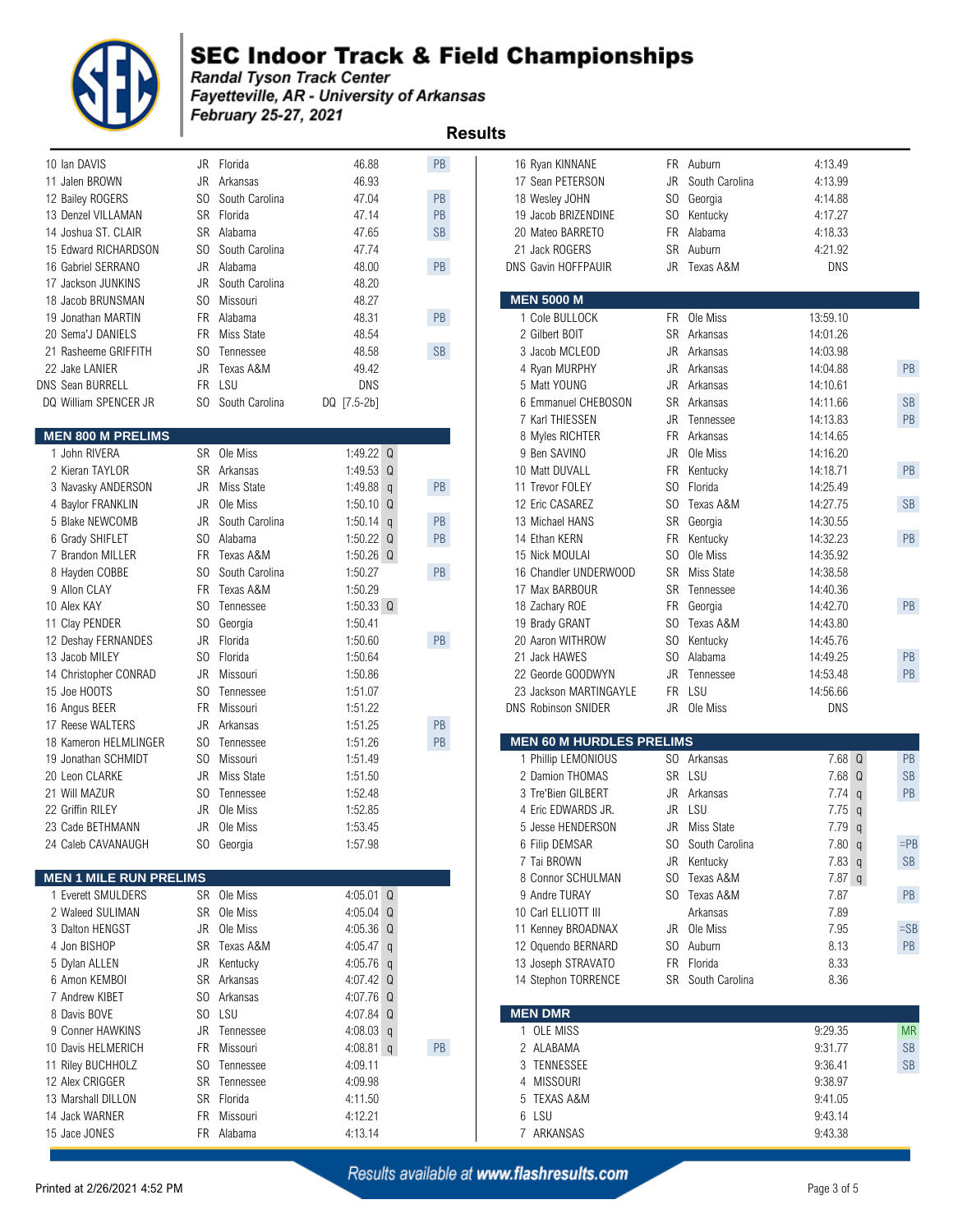

### **SEC Indoor Track & Field Championships**

**Example 12 September 2018**<br>Fandal Tyson Track Center<br>Fayetteville, AR - University of Arkansas February 25-27, 2021  **Results** 

| 8 KENTUCKY                 |                |                |                   | 9:43.51             |     |           | 17 Pierce GENEREUX        |                | SO Ole Miss    |                   | 7.69                                     | 653 |
|----------------------------|----------------|----------------|-------------------|---------------------|-----|-----------|---------------------------|----------------|----------------|-------------------|------------------------------------------|-----|
| GEORGIA<br>9<br>10 FLORIDA |                |                |                   | 9:43.66<br>9:46.42  |     |           | <b>HEPT MEN LONG JUMP</b> |                |                |                   |                                          |     |
| 11 MISS STATE              |                |                |                   | 9:51.32             |     |           | 1 Johannes ERM            |                | SR Georgia     | 7.55m             | $24 - 9\frac{1}{4}$                      | 947 |
| 12 SOUTH CAROLINA          |                |                |                   | 9:54.99             |     | SB        | 2 Alex SPYRIDONIDIS       | JR             | Auburn         | 7.49m             | $24 - 7$                                 | 932 |
| 13 AUBURN                  |                |                |                   | 10:06.45            |     |           | 3 Kyle GARLAND            | SO             | Georgia        | 7.33m             | $24 - \frac{3}{4}$                       | 893 |
|                            |                |                |                   |                     |     |           | 4 Siegfried ZOLLER        | S <sub>0</sub> | Georgia        | 7.24m             | $23 - 9$                                 | 871 |
| <b>MEN HIGH JUMP</b>       |                |                |                   |                     |     |           | 5 Etamar BHASTEKAR        | <b>SR</b>      | Arkansas       | 7.23m             | $23 - 8\frac{3}{4}$                      | 869 |
| 1 JuVaughn HARRISON        |                | SR LSU         | 2.20 <sub>m</sub> | $7 - 2\frac{1}{2}$  |     |           | 6 Markus BALLENGEE        | SR             | Arkansas       | 7.14m             | $23 - 5\frac{1}{4}$                      | 847 |
| 2 Dontavious HILL          | JR             | Auburn         | 2.13m             | $6 - 11\frac{3}{4}$ |     |           | 7 Yariel SOTO             | SO             | Tennessee      | 6.97m             | $22 - 10\frac{1}{2}$                     | 807 |
| 3 Allen GORDON             | <b>SR</b>      | Ole Miss       | 2.08 <sub>m</sub> | $6 - 9\frac{3}{4}$  |     |           | 8 David EDMONDSON         | SO             | Auburn         | 6.97m             | $22 - 10\frac{1}{2}$                     | 807 |
| 3 Mason CORBIN             | JR             | Texas A&M      | 2.08m             | $6 - 9\frac{3}{4}$  |     | $=$ SB    | 9 Joseph JARDINE          | <b>JR</b>      | Kentucky       | 6.92m             | $22 - 8\frac{1}{2}$                      | 795 |
| 3 Jackson MARSEILLE        | <b>FR</b>      | South Carolina | 2.08 <sub>m</sub> | $6 - 9\frac{3}{4}$  |     |           | 10 Jacob SPOTSWOOD        | JR             | Alabama        | 6.89m             | $22 - 7\frac{1}{4}$                      | 788 |
| 6 Jake LAMBERTH            | JR             | Texas A&M      | 2.08 <sub>m</sub> | $6 - 9\frac{3}{4}$  |     | $=$ SB    | 11 Daniel SPEJCHER        | SO.            | Arkansas       | 6.84m             | $22 - 5\frac{1}{4}$                      | 776 |
| 7 Carter BAJOIT            | FR.            | Texas A&M      | 2.03m             | $6 - 8$             |     |           | 12 Peyton DAVIS           | SO             | Tennessee      | 6.80m             | $22 - 3\frac{3}{4}$                      | 767 |
| 8 Ronnie ROUNDS            | S <sub>0</sub> | LSU            | 2.03m             | $6 - 8$             |     | PB        | 13 Elisha BROOKS          | S <sub>0</sub> | South Carolina | 6.68m             | $21 - 11$                                | 739 |
| 9 TJ FUNCHES               | FR.            | Auburn         | 2.03m             | $6 - 8$             |     |           | 14 Ethan ROBINSON         | <b>FR</b>      | Tennessee      | 6.41m             | $21 - \frac{1}{2}$                       | 677 |
| 10 Kobe FRANKLIN           | JR             | South Carolina | 2.03m             | $6 - 8$             |     | $=$ PB    | 15 Peyton LOWERY          | S <sub>0</sub> | Ole Miss       | 6.35m             | $20 - 10$                                | 664 |
| 11 Trey CAUSEY III         | JR             | Kentucky       | 2.03m             | $6 - 8$             |     |           | 16 Pierce GENEREUX        | S <sub>0</sub> | Ole Miss       | 6.25m             | $20 - 6\frac{1}{4}$                      | 641 |
| 12 Ji'eem BULLOCK          |                | FR LSU         | 2.03m             | $6 - 8$             |     | PB        | 17 Benjamin WOMBLE        | <b>SR</b>      | South Carolina | 6.24m             | $20 - 5\frac{3}{4}$                      | 639 |
| <b>MEN LONG JUMP</b>       |                |                |                   |                     |     |           | <b>HEPT MEN SHOT PUT</b>  |                |                |                   |                                          |     |
| 1 JuVaughn HARRISON        |                | SR LSU         | 8.33m             | $27 - 4$            |     | <b>MR</b> | 1 Kyle GARLAND            | SO.            | Georgia        | 15.34m            | $50 - 4$                                 | 811 |
| 2 Carey MCLEOD             | JR             | Tennessee      | 8.25m             | $27 - \frac{3}{4}$  |     | PB        | 2 Daniel SPEJCHER         | SO             | Arkansas       |                   | 15.28m 50-1%                             | 807 |
| 3 Ryan BROWN               | JR             | Arkansas       | 8.12m             | $26 - 7\frac{3}{4}$ |     | PB        | 3 Markus BALLENGEE        | <b>SR</b>      | Arkansas       |                   | 14.90m 48-10 <sup>3</sup> / <sub>4</sub> | 784 |
| 4 Matthew BOLING           | SO.            | Georgia        | 8.07m             | $26 - 5\frac{3}{4}$ |     | PB        | 4 Jacob SPOTSWOOD         | JR             | Alabama        | 13.46m            | $44 - 2$                                 | 695 |
| 5 PJ AUSTIN                | <b>JR</b>      | Florida        | 7.95m             | $26 - 1$            |     | PB        | 5 Alex SPYRIDONIDIS       | JR             | Auburn         | 13.23m            | $43 - 5$                                 | 681 |
| 6 Ja'Mari WARD             | <b>SR</b>      | Missouri       | 7.93m             | $26 - \frac{1}{4}$  |     | <b>SB</b> | 6 Siegfried ZOLLER        | SO             | Georgia        |                   | 13.01m 42-81/4                           | 668 |
| 7 Darius CLARK             | JR             | Texas A&M      | 7.85m             | $25 - 9\frac{1}{4}$ |     | PB        | 7 Yariel SOTO             | SO.            | Tennessee      |                   | 12.26m 40-2 <sup>3</sup> / <sub>4</sub>  | 622 |
| 8 Malcolm CLEMONS          | <b>FR</b>      | Florida        | 7.82m             | $25 - 8$            |     |           | 8 Peyton DAVIS            | S <sub>0</sub> | Tennessee      |                   | 11.87m 38-111/2                          | 599 |
| 9 Anthony RILEY            | SO.            | Tennessee      | 7.61m             | $24 - 11^{3}/4$     |     | PB        | 9 David EDMONDSON         | SO             | Auburn         |                   | 11.78m 38-73/4                           | 593 |
| 10 Allen GORDON            | SR             | Ole Miss       | 7.53m             | $24 - 8\frac{1}{2}$ |     |           | 10 Benjamin WOMBLE        | <b>SR</b>      | South Carolina |                   | 11.49m 37-81/2                           | 575 |
| 11 Robbie SPRINGFIELD      | JR             | Kentucky       | 7.41m             | $24 - 3\frac{3}{4}$ |     | PB        | 11 Pierce GENEREUX        | S <sub>0</sub> | Ole Miss       |                   | 11.46m 37-71/4                           | 574 |
| 12 Keshun BYRD             | SO.            | Miss State     | 7.25m             | $23 - 9\frac{1}{2}$ |     | PB        | 12 Elisha BROOKS          | S <sub>0</sub> | South Carolina | 11.40m            | $37 - 5$                                 | 570 |
| 13 Christian LEWIS         | <b>FR</b>      | South Carolina | 7.24m             | $23 - 9$            |     |           | 13 Etamar BHASTEKAR       | <b>SR</b>      | Arkansas       | 11.33m            | $37 - 2\frac{1}{4}$                      | 566 |
| 14 Ji'eem BULLOCK          | FR.            | LSU            | 7.21m             | $23 - 8$            |     |           | 14 Joseph JARDINE         | JR             | Kentucky       |                   | 11.06m 36-31/2                           | 549 |
| 15 Jesse HENDERSON         | JR             | Miss State     | 7.16m             | $23 - 6$            |     |           | 15 Ethan ROBINSON         | FR.            | Tennessee      |                   | 10.84m 35-63/4                           | 536 |
| 16 Karel TILGA             | SO.            | Georgia        | 7.15m             | $23 - 5\frac{1}{2}$ |     |           | 16 Peyton LOWERY          | SO.            | Ole Miss       |                   | 10.01m 32-101/4                          | 486 |
| 17 Trey CAUSEY III         | JR             | Kentucky       | 6.93m             | $22 - 9$            |     |           | <b>DNS Johannes ERM</b>   |                | SR Georgia     |                   | DNS                                      | 0   |
| 18 John BAKER              | FR.            | Arkansas       | 6.87m             | $22 - 6\frac{1}{2}$ |     |           | <b>HEPT MEN HIGH JUMP</b> |                |                |                   |                                          |     |
| <b>HEPT MEN 60 M</b>       |                |                |                   |                     |     |           | 1 Kyle GARLAND            |                | SO Georgia     | 2.11m             | $6 - 11$                                 | 906 |
| 1 Elisha BROOKS            | SO.            | South Carolina |                   | 6.88                | 925 |           | 2 Jacob SPOTSWOOD         | JR             | Alabama        | 1.99m             | $6 - 6\frac{1}{4}$                       | 794 |
| 2 Etamar BHASTEKAR         | SR             | Arkansas       |                   | 6.93                | 907 |           | 3 David EDMONDSON         | SO             | Auburn         | 1.99m             | $6 - 6\frac{1}{4}$                       | 794 |
| 3 Siegfried ZOLLER         | S <sub>0</sub> | Georgia        |                   | 6.95                | 900 |           | 4 Markus BALLENGEE        | SR             | Arkansas       | 1.96m             | $6 - 5$                                  | 767 |
| 4 Markus BALLENGEE         | SR             | Arkansas       |                   | 7.00                | 882 |           | 5 Peyton DAVIS            | SO.            | Tennessee      | 1.93m             | $6 - 4$                                  | 740 |
| 5 Ethan ROBINSON           | FR             | Tennessee      |                   | 7.09                | 851 |           | 6 Alex SPYRIDONIDIS       | JR             | Auburn         | 1.93m             | $6 - 4$                                  | 740 |
| 6 Yariel SOTO              | S <sub>0</sub> | Tennessee      |                   | 7.11                | 844 |           | 7 Daniel SPEJCHER         | SO.            | Arkansas       | 1.90m             | $6 - 2\frac{3}{4}$                       | 714 |
| 6 Joseph JARDINE           | JR             | Kentucky       |                   | 7.11                | 844 |           | 8 Siegfried ZOLLER        | SO             | Georgia        | 1.90m             | $6 - 2\frac{3}{4}$                       | 714 |
| 8 Johannes ERM             | <b>SR</b>      | Georgia        |                   | 7.11                | 844 |           | 9 Ethan ROBINSON          | <b>FR</b>      | Tennessee      | 1.84m             | $6 - \frac{1}{2}$                        | 661 |
| 9 Kyle GARLAND             | S <sub>0</sub> | Georgia        |                   | 7.11                | 844 |           | 9 Etamar BHASTEKAR        | <b>SR</b>      | Arkansas       | 1.84m             | $6 - \frac{1}{2}$                        | 661 |
| 10 Daniel SPEJCHER         | SO.            | Arkansas       |                   | 7.20                | 813 |           | 11 Yariel SOTO            | SO             | Tennessee      | 1.84m             | $6 - \frac{1}{2}$                        | 661 |
| 11 David EDMONDSON         | S <sub>0</sub> | Auburn         |                   | 7.22                | 806 |           | 12 Pierce GENEREUX        | SO.            | Ole Miss       | 1.81 <sub>m</sub> | $5 - 11\frac{1}{4}$                      | 636 |
| 12 Alex SPYRIDONIDIS       | JR             | Auburn         |                   | 7.22                | 806 |           | 13 Peyton LOWERY          | S <sub>0</sub> | Ole Miss       | 1.78m             | $5 - 10$                                 | 610 |
| 13 Jacob SPOTSWOOD         | JR             | Alabama        |                   | 7.31                | 775 |           | 14 Joseph JARDINE         | JR             | Kentucky       | 1.75m             | $5 - 8\frac{3}{4}$                       | 585 |
| 14 Benjamin WOMBLE         | <b>SR</b>      | South Carolina |                   | 7.32                | 772 |           | 15 Elisha BROOKS          | SO             | South Carolina | 1.72m             | $5 - 7\frac{3}{4}$                       | 560 |
| 15 Peyton LOWERY           | SO.            | Ole Miss       |                   | 7.44                | 732 |           | 16 Benjamin WOMBLE        | SR             | South Carolina | 1.69m             | $5 - 6\frac{1}{2}$                       | 536 |
| 16 Peyton DAVIS            | SO.            | Tennessee      |                   | 7.47                | 723 |           | DNS Johannes ERM          |                | SR Georgia     |                   | <b>DNS</b>                               | 0   |
|                            |                |                |                   |                     |     |           |                           |                |                |                   |                                          |     |

| 17 Pierce GENEREUX                         | SO.                         | Ole Miss              |                              | 7.69                                     | 653        |
|--------------------------------------------|-----------------------------|-----------------------|------------------------------|------------------------------------------|------------|
| <b>HEPT MEN LONG JUMP</b>                  |                             |                       |                              |                                          |            |
| 1 Johannes ERM                             | SR                          | Georgia               | 7.55m                        | $24 - 9\frac{1}{4}$                      | 947        |
| 2 Alex SPYRIDONIDIS                        | <b>JR</b>                   | Auburn                | 7.49m                        | $24 - 7$                                 | 932        |
| 3 Kyle GARLAND                             | SO.                         | Georgia               | 7.33m                        | $24 - \frac{3}{4}$                       | 893        |
| 4 Siegfried ZOLLER                         | SO.                         | Georgia               | 7.24m                        | $23 - 9$                                 | 871        |
| 5 Etamar BHASTEKAR                         | SR                          | Arkansas              | 7.23m                        | $23 - 8\frac{3}{4}$                      | 869        |
| 6 Markus BALLENGEE                         | SR                          | Arkansas              | 7.14m                        | $23 - 5\frac{1}{4}$                      | 847        |
| 7 Yariel SOTO                              | SO.                         | Tennessee             | 6.97m                        | $22 - 10\frac{1}{2}$                     | 807        |
| 8 David EDMONDSON                          | SO.                         | Auburn                | 6.97m                        | $22 - 10\frac{1}{2}$                     | 807        |
| 9 Joseph JARDINE                           | JR                          | Kentucky              | 6.92m                        | $22 - 8\frac{1}{2}$                      | 795        |
| 10 Jacob SPOTSWOOD                         | JR                          | Alabama               | 6.89m                        | $22 - 7\frac{1}{4}$                      | 788        |
| 11 Daniel SPEJCHER                         | SO.                         | Arkansas              | 6.84m                        | $22 - 5\frac{1}{4}$                      | 776        |
| 12 Peyton DAVIS                            | SO.                         | Tennessee             | 6.80m                        | $22 - 3\frac{3}{4}$                      | 767        |
| 13 Elisha BROOKS                           | SO.                         | South Carolina        | 6.68m                        | $21 - 11$                                | 739        |
| 14 Ethan ROBINSON                          | FR.                         | Tennessee             | 6.41m                        | $21 - \frac{1}{2}$                       | 677        |
| 15 Peyton LOWERY                           | SO.                         | Ole Miss              | 6.35m                        | $20 - 10$                                | 664        |
| 16 Pierce GENEREUX                         | SO                          | Ole Miss              | 6.25m                        | $20 - 6\frac{1}{4}$                      | 641        |
| 17 Benjamin WOMBLE                         | <b>SR</b>                   | South Carolina        | 6.24m                        | $20 - 5\frac{3}{4}$                      | 639        |
|                                            |                             |                       |                              |                                          |            |
| <b>HEPT MEN SHOT PUT</b><br>1 Kyle GARLAND |                             |                       | 15.34m                       | $50 - 4$                                 | 811        |
| 2 Daniel SPEJCHER                          | SO<br>SO                    | Georgia<br>Arkansas   | 15.28m                       | $50 - 1\frac{3}{4}$                      | 807        |
| 3 Markus BALLENGEE                         | <b>SR</b>                   | Arkansas              | 14.90m 48-10 <sup>3</sup> /4 |                                          | 784        |
| 4 Jacob SPOTSWOOD                          | JR.                         | Alabama               | 13.46m                       | $44 - 2$                                 | 695        |
| 5 Alex SPYRIDONIDIS                        | JR                          | Auburn                | 13.23m                       | $43 - 5$                                 | 681        |
| 6 Siegfried ZOLLER                         | SO.                         | Georgia               | 13.01m                       | $42 - 8\frac{1}{4}$                      | 668        |
| 7 Yariel SOTO                              | SO.                         | Tennessee             | 12.26m                       | $40 - 2\frac{3}{4}$                      | 622        |
| 8 Peyton DAVIS                             | SO.                         | Tennessee             | 11.87m 38-111/2              |                                          | 599        |
| 9 David EDMONDSON                          | SO.                         | Auburn                | 11.78m                       | $38 - 7\frac{3}{4}$                      | 593        |
| 10 Benjamin WOMBLE                         | <b>SR</b>                   | South Carolina        | 11.49m                       | $37 - 8\frac{1}{2}$                      | 575        |
| 11 Pierce GENEREUX                         | SO                          | Ole Miss              | 11.46m                       | $37 - 7\frac{1}{4}$                      | 574        |
| 12 Elisha BROOKS                           | SO.                         | South Carolina        | 11.40m                       | $37 - 5$                                 | 570        |
| 13 Etamar BHASTEKAR                        | SR.                         | Arkansas              | 11.33m                       | $37 - 2\frac{1}{4}$                      | 566        |
| 14 Joseph JARDINE                          | JR                          | Kentucky              | 11.06m                       | $36 - 3\frac{1}{2}$                      | 549        |
| 15 Ethan ROBINSON                          | <b>FR</b>                   | Tennessee             | 10.84m                       | $35 - 6\frac{3}{4}$                      | 536        |
| 16 Peyton LOWERY                           | SO.                         | Ole Miss              | 10.01m 32-101/4              |                                          | 486        |
| <b>DNS</b> Johannes ERM                    | SR                          | Georgia               |                              | DNS                                      | 0          |
|                                            |                             |                       |                              |                                          |            |
| HEPT MEN HIGH JUMP                         |                             |                       |                              |                                          |            |
| 1 Kyle GARLAND                             | SO.                         | Georgia               | 2.11m                        | $6 - 11$                                 | 906        |
| 2 Jacob SPOTSWOOD                          | <b>JR</b>                   | Alabama               | 1.99m                        | $6 - 6\frac{1}{4}$                       | 794        |
| 3 David EDMONDSON<br>4 Markus BALLENGEE    | S <sub>O</sub>              | Auburn                | 1.99m                        | $6 - 6\frac{1}{4}$                       | 794        |
|                                            | SR                          | Arkansas              | 1.96m                        | $6 - 5$                                  | 767        |
| 5 Peyton DAVIS<br>6 Alex SPYRIDONIDIS      | SO.<br>JR                   | Tennessee<br>Auburn   | 1.93m                        | $6 - 4$<br>$6 - 4$                       | 740<br>740 |
|                                            | S <sub>0</sub>              | Arkansas              | 1.93m                        |                                          | 714        |
| 7 Daniel SPEJCHER                          |                             |                       | 1.90m                        | $6 - 2\frac{3}{4}$                       |            |
| 8 Siegfried ZOLLER<br>9 Ethan ROBINSON     | S <sub>O</sub><br><b>FR</b> | Georgia<br>Tennessee  | 1.90m                        | $6 - 2\frac{3}{4}$<br>$6 - \frac{1}{2}$  | 714        |
| 9 Etamar BHASTEKAR                         | <b>SR</b>                   |                       | 1.84m                        |                                          | 661        |
| 11 Yariel SOTO                             | SO                          | Arkansas<br>Tennessee | 1.84m                        | $6 - \frac{1}{2}$<br>$6 - \frac{1}{2}$   | 661        |
| 12 Pierce GENEREUX                         | SO                          | Ole Miss              | 1.84m                        | $5 - 11\frac{1}{4}$                      | 661<br>636 |
|                                            | SO                          |                       | 1.81m                        |                                          |            |
| 13 Peyton LOWERY<br>14 Joseph JARDINE      | JR                          | Ole Miss<br>Kentucky  | 1.78m                        | $5 - 10$<br>$5 - 8\frac{3}{4}$           | 610        |
| 15 Elisha BROOKS                           | S <sub>0</sub>              | South Carolina        | 1.75m                        |                                          | 585        |
| 16 Benjamin WOMBLE                         | SR                          | South Carolina        | 1.72m<br>1.69m               | $5 - 7\frac{3}{4}$<br>$5 - 6\frac{1}{2}$ | 560<br>536 |
| DNS Johannes ERM                           | <b>SR</b>                   | Georgia               |                              | DNS                                      | 0          |
|                                            |                             |                       |                              |                                          |            |